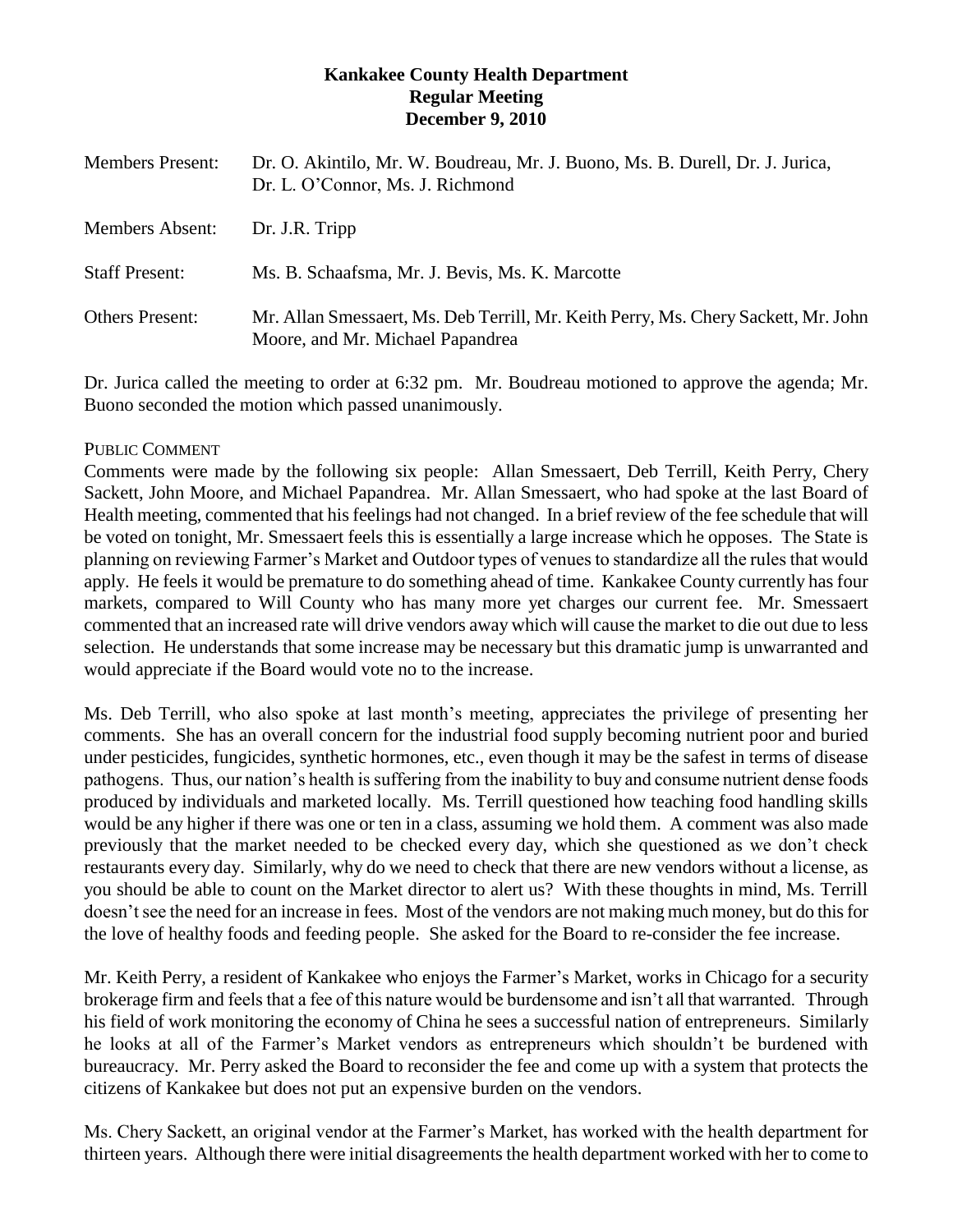an equitable solution. She appreciated the ability to take the current fee structure of 14 consecutive days and allow 14 separate days which she felt was a reasonable compromise for both parties. She asked the Board to consider a reasonable fee, which she feels is not the case with the proposed change. While this change does not apply to her, as she now has a caterer's license, she knows many vendors that will be affected.

Mr. John Moore recently spoke with Delayne Reeves from the Illinois Department of Agriculture who works to promote Farmer's Markets in communities. Mr. Moore currently has a license from the State to grow mushrooms and is a vendor at the market. He is concerned with the increase in the fee and conferred that he is not making a lot of money and would probably pull out. Mr. Moore discussed with Ms. Reeves the joint resolution in the General Assembly to put together a task force for Farmer's Markets to have consistency throughout the State.

Ms. Terrill commented that in researching Food Borne Illnesses at Farmer's Markets she wasn't able to find an incidence across the country.

Mr. Papandrea is a bread baker from Frankfurt, Il who is a new vendor at the Farmer's Market and is trying to save his business. He notes that the success at Kankakee is based on all of the vendors being together and keeping the customers coming back. Mr. Papandrea asked the Board to keep the fees as they are so that all of the vendors will return.

Dr. Jurica appreciated the comments; the Board will take those under consideration later in the meeting.

A motion was made by Mr. Buono to accept the minutes of the October 28, 2010 Board of Health minutes. Dr. O'Connor seconded the motion which passed unanimously.

### EMPLOYEE INFORMATION

Ms. Schaafsma announced the five year employee anniversary of Tamera Ponton, a nurse in the Breast and Cervical Cancer Program (BCCP). In addition, another nurse in BCCP, Kathy Joubert will be retiring at the end of December.

# *Client Services*

Ms. Schaafsma announced a new procedure that has been established with the Illinois Department of Public Health Vaccines for Children Program.

# *Environmental Health*

Ms. Schaafsma took a few minutes to clear up a few misconceptions regarding the Farmer's Market. A farmer selling uncut, unprocessed fresh produce does not need an inspection or license from the health department. In May 2010 a technical bulletin from the Illinois Department of Public Health was sent to provide further clarification of the 1999 bulletin regarding Farmer's Market. It clearly states that if a vendor is selling something other than uncut, unprocessed produce a license is needed from the health department. This expansion of items being sold includes meats, poultry, eggs, processed food from baked goods to salsas, etc. Ms. Schaafsma noted the key that makes these types of events different, it that there are temporary. This definition, set up from the Illinois Department of Public Health, is an event that is no more than 14 consecutive days. Anything greater than that needs to meet all of the requirements of the food code, in regard to the equipment, plumbing, certified food handlers, etc. which is what our current food establishments comply with and pay the according fees. Ms. Schaafsma described the application process and clarified that an inspection is made on the first day, not every day of the event, with a follow-up during the season. The purpose is not to generate dollars. There are over 600 permanent food establishments that are inspected one to three times each year. The money received from the State does not come near covering the cost of that mandated function. The purpose is to make sure food is prepared safely and to prevent food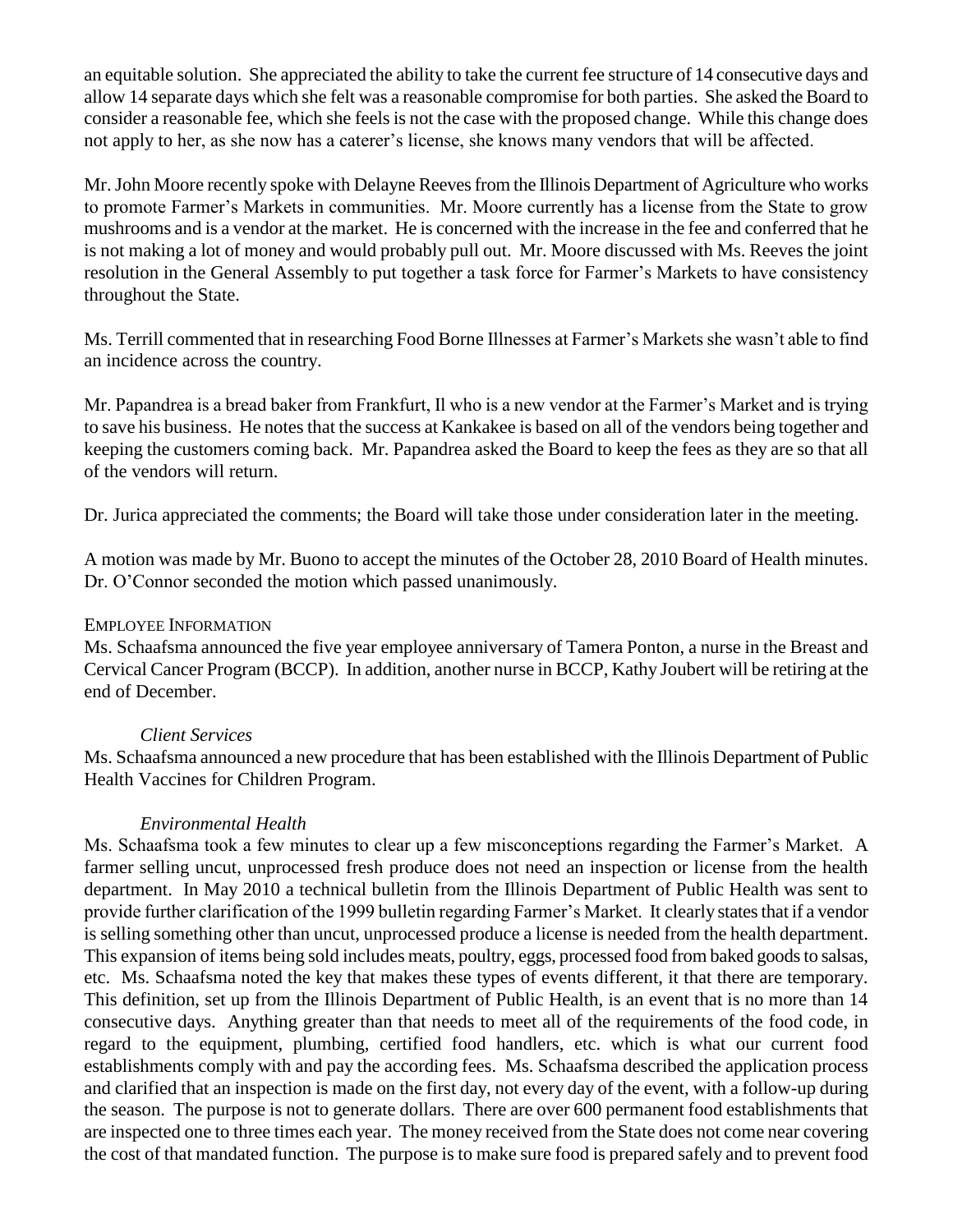borne illnesses in the county. Education is provided prior to the events. Basic food handling classes have been provided at the health department in the past and could be started again. A summary of the fee comparison by the surrounding counties was reviewed and discussed. Ms. Schaafsma presented two new policies for seasonal temporary events at fixed locations. One license for \$65.00 would allow for 1-14 "dates" and the other, a license for \$120.00 would be no more than six months and limited to two a week. Dr. Jurica asked when the policy would take effect. Ms. Schaafsma provided three options: (1) effective date of January 1, 2011, (2) effective date of January 1, 2011 but to allow the current vendors a \$40.00 credit to finish the remainder of the Winter Market season, and (3) effective date of April 1, 2011. Mr. Buono made a motion to approve the new fee policies effective April 1, 2011. Seconded by Dr. O'Connor, the motion passed unanimously. Ms. Durell added that she feels the Winter Market at the Resource Center has been a wonderful thing that the community looks forward to and would hate to see anything jeopardize it. During these tough times it is difficult to add the increase, but because there hasn't been a raise for ten years, she felt it was necessary.

### *Health Promotion*

None.

## ADMINISTRATIVE REPORTS

#### *Financial Status*

Ms. Schaafsma presented the October 2010 financial report for approval and a preliminary November 2010 report for review. At the end of October, 91.6% of the year, we have received 72.75% of the revenue and allocated 83.35% of the expenses. Ms. Schaafsma added that while not reflected on either of these reports, it does look like we are expecting to be paid for all services through June 30. Dr. O'Connor motioned to approve the financial reports as presented. Mr. Buono seconded the motion which passed unanimously. Mr. Boudreau recently read where some of the counties were banding together to put a lawsuit against the State. Ms. Schaafsma clarified that normally grants ending June 30 the State has until August 31 to pay us and similarly we have until August 31 to turn the bills in. This year Congress extended the payment deadline to December 31, but you did not put your claim in before the deadline, you have to go through Court of Claims in order to be reimbursed. Fortunately, we were able to look online to see and see that the checks have been cut. Thus, we will not have to file a lawsuit.

### OLD BUSINESS

Ms. Schaafsma contacted Bennett-Brosseau in regards to the roof repair. They will be providing a quote.

### NEW BUSINESS

Ms. Schaafsma presented a proposal from Smith, Koelling, Dykstra and Ohm to provide the yearly fiscal audit. The amount will be the same as last year. Dr. Akintilo motioned to approve the contract. Seconded by Mr. Buono, the motion passed unanimously.

Ms. Schaafsma commented that the current Board of Health officers will continue for another year; a two year term has been the past practice.

### EXECUTIVE SESSION

On a motion made by Mr. Buono, seconded by Mr. Boudreau, and approved unanimously the Board moved into Executive Session at 7:36 p.m. to discuss legal issues. The Board returned to regular session at 7:44 p.m.

### ADJOURNMENT

There being no further business before the Board, Mr. Buono moved to adjourn at 7:45 p.m. The motion, seconded by Ms. Richmond, passed unanimously.